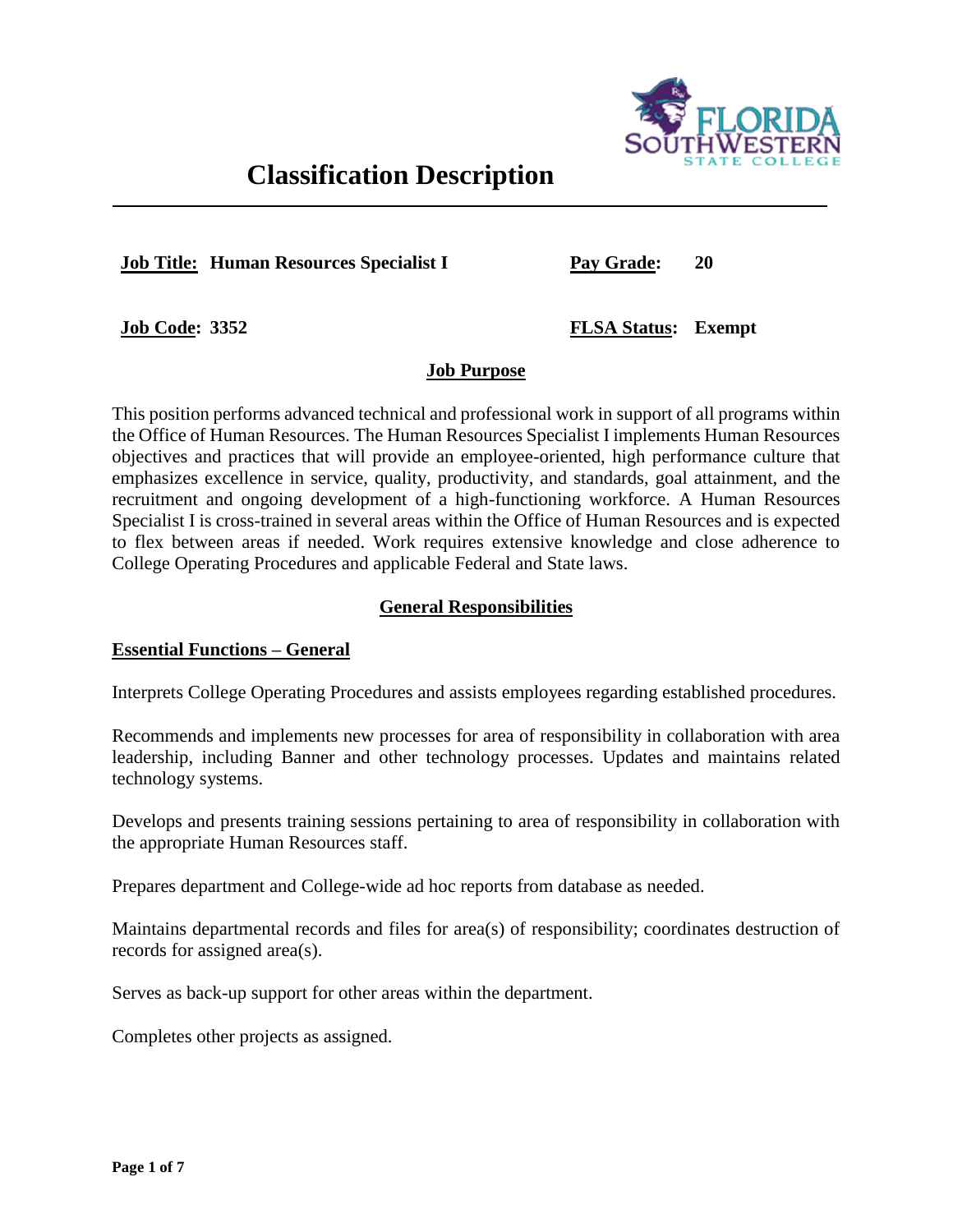#### **Essential Functions – May support one or a combination of the following areas:**

#### **Operations - Essential Functions**

Serves as liaison with academic divisions for all faculty compensation including full time, adjuncts, special, overloads, supplemental, and others as appropriate. Serves as the liaison to the payroll office insuring that processes in support of payroll are accurate and completed in a timely manner.

Processes Personnel Action Forms approved via electronic workflow enters and maintains timely and accurate records within the Banner system; ensures appropriate communication with departments and/or individuals regarding actions. Uses appropriate load and available reports to ensure accurate data is received and entered. Pursues corrections and resolves complex compensation issues.

Manages the performance evaluation process College-wide to include Administration, faculty and staff. Tracks receipt of evaluations and provides metrics on the completion rate. Pursues completion and resolves delinquent evaluations.

Monitors the Fast Track process to ensure timely entry of new/rehires in the Banner system. Verifies and/or processes all employees, insuring all legal and College required documents are completed. Verifies employee files are complete and ensures all documents are imaged into the system accurately and timely.

Manages the employee departure process and coordination of all departments regarding procedures for departing employees.

Ensures the completion of accurate employee data for the annual publication of the College catalogue, commencement program, and other publications upon request.

Assists with the process of mass salary increases including auditing and analyzing data, interpretation of policy and procedures, mass updates in Banner, and preparing and distributing employee communications.

Continually reviews effective and efficient use of Banner HR/payroll system. Raises questions, collaborates with other HR, payroll and IT staff, and recommends changes.

Maintains departmental records for areas of responsibility, ensuring records do not contain protected health information and limiting access as per HIPAA regulations. (PHI) – Partial Access. Assists with the implementation and maintenance of Banner org security, position reporting structure and Web/Leave time entry functions. Pursues corrections and resolves complex processing issues.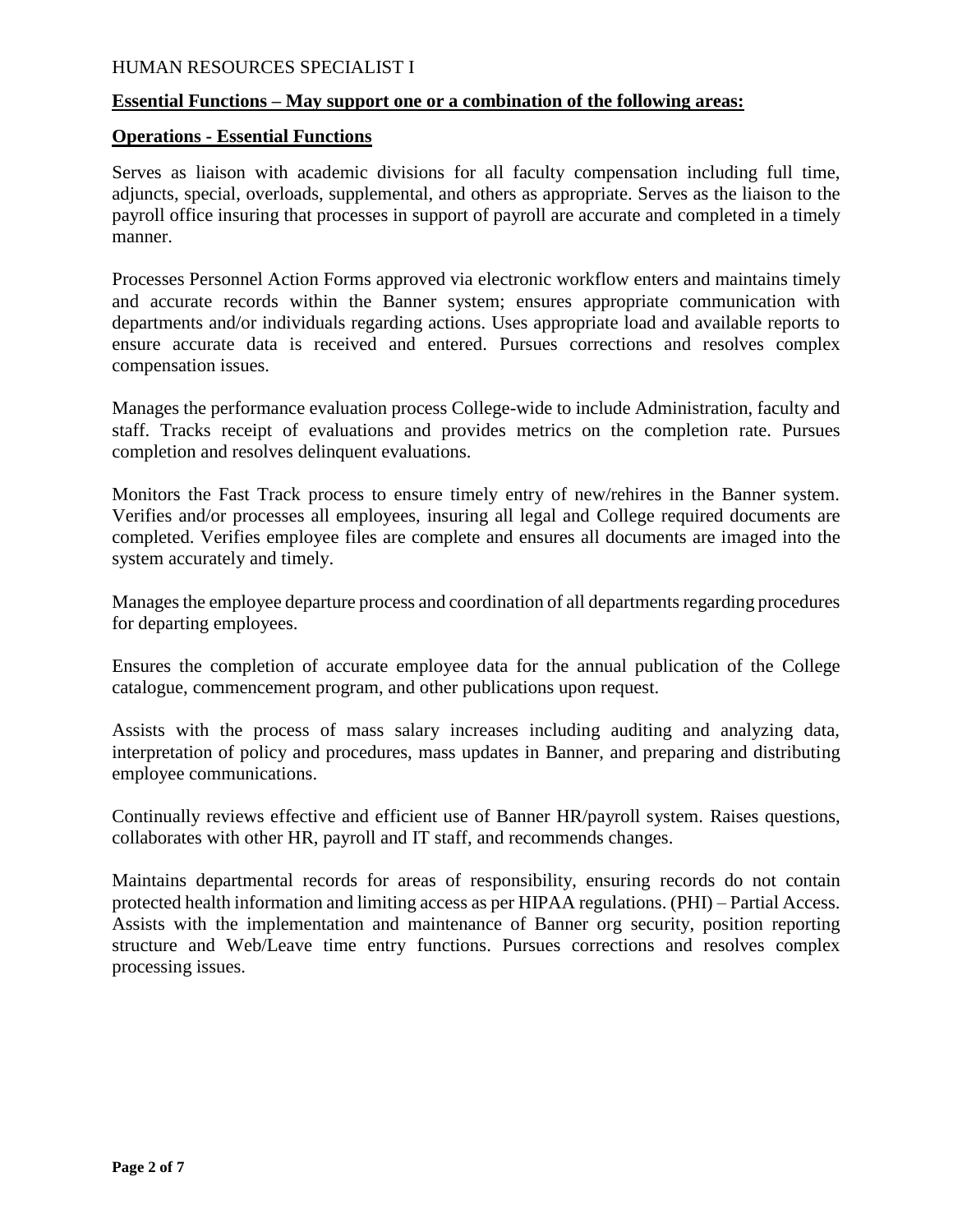#### **Benefits – Essential Functions**

Administers fringe benefit programs for employees; interprets policy and procedures to facilitate understanding of benefits and processing of documents; interprets rules and regulations pertaining to various benefit programs; provides authoritative advice to faculty and staff regarding retirement, sick leave, vacation, tuition reimbursement, and any other benefit programs established.

Develops and implements online open enrollment in collaboration with appropriate area leadership.

Plans and executes College-wide benefit related events, including but not limited to, annual benefits expo, various wellness events and employee recognition activities. Presents new employee benefits orientation. Ensures an adequate supply of orientation materials is available.

Monitors, audits and reconciles benefits programs, premiums, and funding reports. As appropriate, submits funding and other reports to the applicable agencies or entities.

Serves as liaison with insurance and investment providers, Florida Retirement System, Florida College System Risk Management Consortium and other vendors/providers.

Assists in the Administration of the College's workers' compensation program. May work as a liaison between claims adjuster and employees, serving as an employee advocate.

Enters and updates all benefit deductions in Human Resources database and insures timeliness and accuracy. Develops, maintains and updates Human Resources benefits and leave personnel database.

Administers and interprets employee benefit programs for employees including but not limited to tuition reimbursement/scholarship, Section 125 Cafeteria Plan, flex spending account, Employee Assistance Program, discount plans, etc.

Processes benefit terminations including COBRA administration and preparing retirement materials.

Maintains employee length of service and coordinates and conducts employee appreciation and service awards programs.

Administers the College's Sick Leave Pool including enrollment, tracking, and record keeping.

Fully administers the College's retiree benefits programs to include billing, receiving and processing payments, reconciling, and working with other departments within the College to ensure accurate records are kept.

Researches, responds, and processes unemployment claims and verifies quarterly payments.

Manages and monitors the Buc Perks program; serves as contact for vendors providing special discounts to College employees.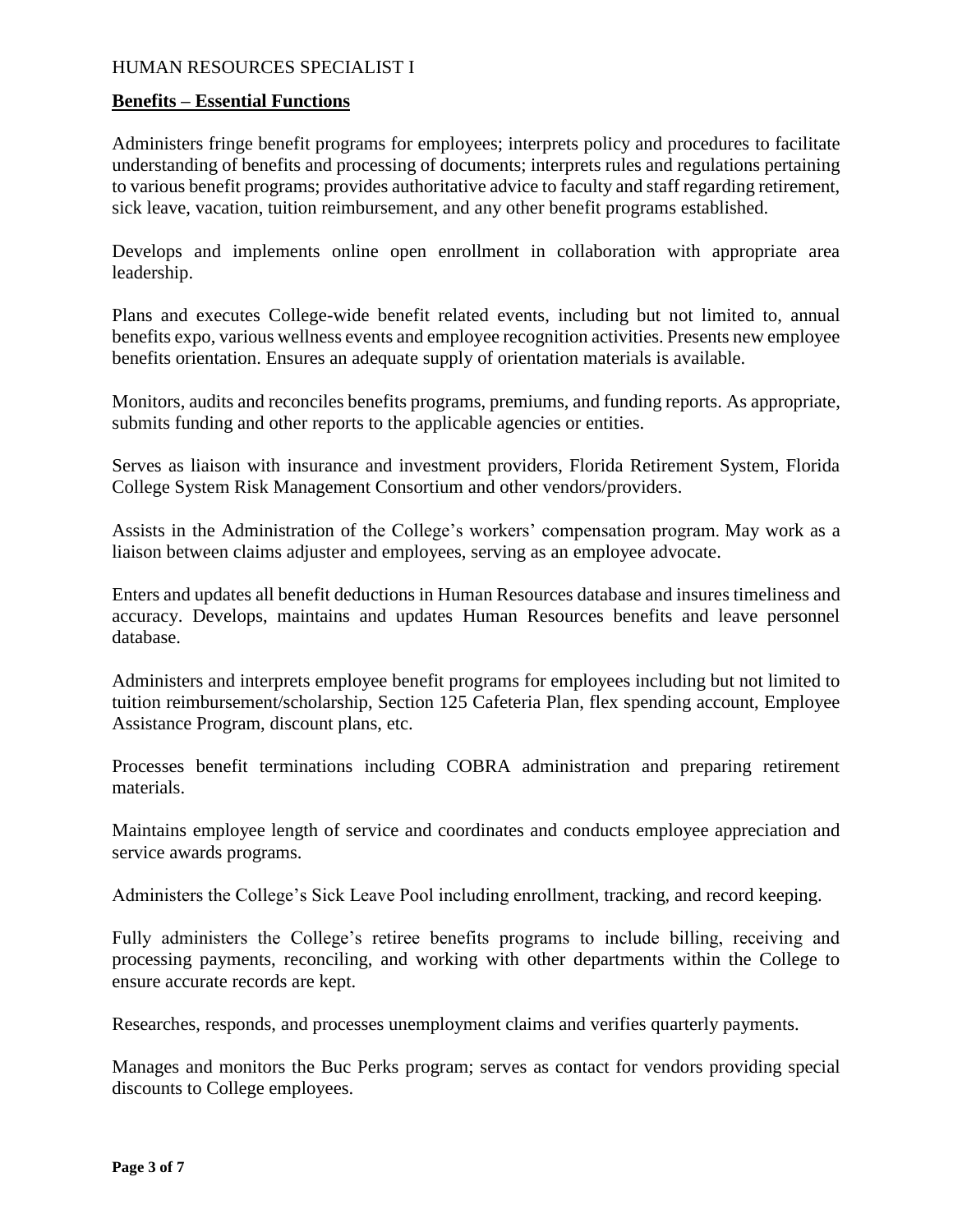Maintains departmental records and files for areas of responsibility, ensuring files do not contain protected health information and limiting access as per HIPAA regulations.

### **Talent Acquisition - Essential Functions**

Serves as an expert on the College's electronic job site. Runs reports within the system, audits and analyzes data, prepares reports, and makes appropriate recommendations based on analysis.

Provides direction and guidance to hiring managers and search committees throughout the selection process to ensure compliance with College Operating Procedures and related Federal and State laws and guidelines. Resolves complex recruitment and hiring issues.

Develops and maintains a comprehensive training program for hiring managers and search committees. Conducts orientation and training for hiring managers and search committees in relation to selection and recruitment policies and procedures and the College's employment equity goals.

Creates and maintains a comprehensive library of interview questions. Assists hiring managers and search committees with the creation of appropriate interview questions.

Develops, maintains and approves all tests administered to applicants at the recruitment level. Ensures compliance and equity for all recruitment testing.

Develops and maintains a robust social media plan to ensure recognition of the FSW Talent Acquisition brand as an employer of choice.

Plans and organizes periodic job fairs, attends community job fairs, and identifies other appropriate recruitment resources to ensure quality applicant pools for open positions. Seeks out and implements new and alternative methods for sourcing qualified candidates for hard to fill positions.

Performs routine audits of new employee paperwork including tracking completeness, timeliness, and accuracy. Audits all employee files for adherence to all laws, rules, and regulations.

Ensures compliance with electronic I-9 and E-verify processes. Acts as subject matter expert regarding laws and regulations associated with the I-9 and resolves complex issues regarding such. Ensures proper storage and destruction of I-9 forms within accordance with Federal and State recordkeeping and associated guidelines.

Acts as point of contact for electronic fingerprint system to ensure the College adheres to all laws, rules, and regulations.

Develops, implements, and maintains a comprehensive program to orientate new employees to the College. Researches best practices for effective strategies to integrate new employees and establishes a mentor program to ensure a low rate of turnover within the first six months of employment.

Develops metrics to track and analyze turnover and retention rates and works with appropriate staff to develop and implement on-boarding strategies and programs accordingly.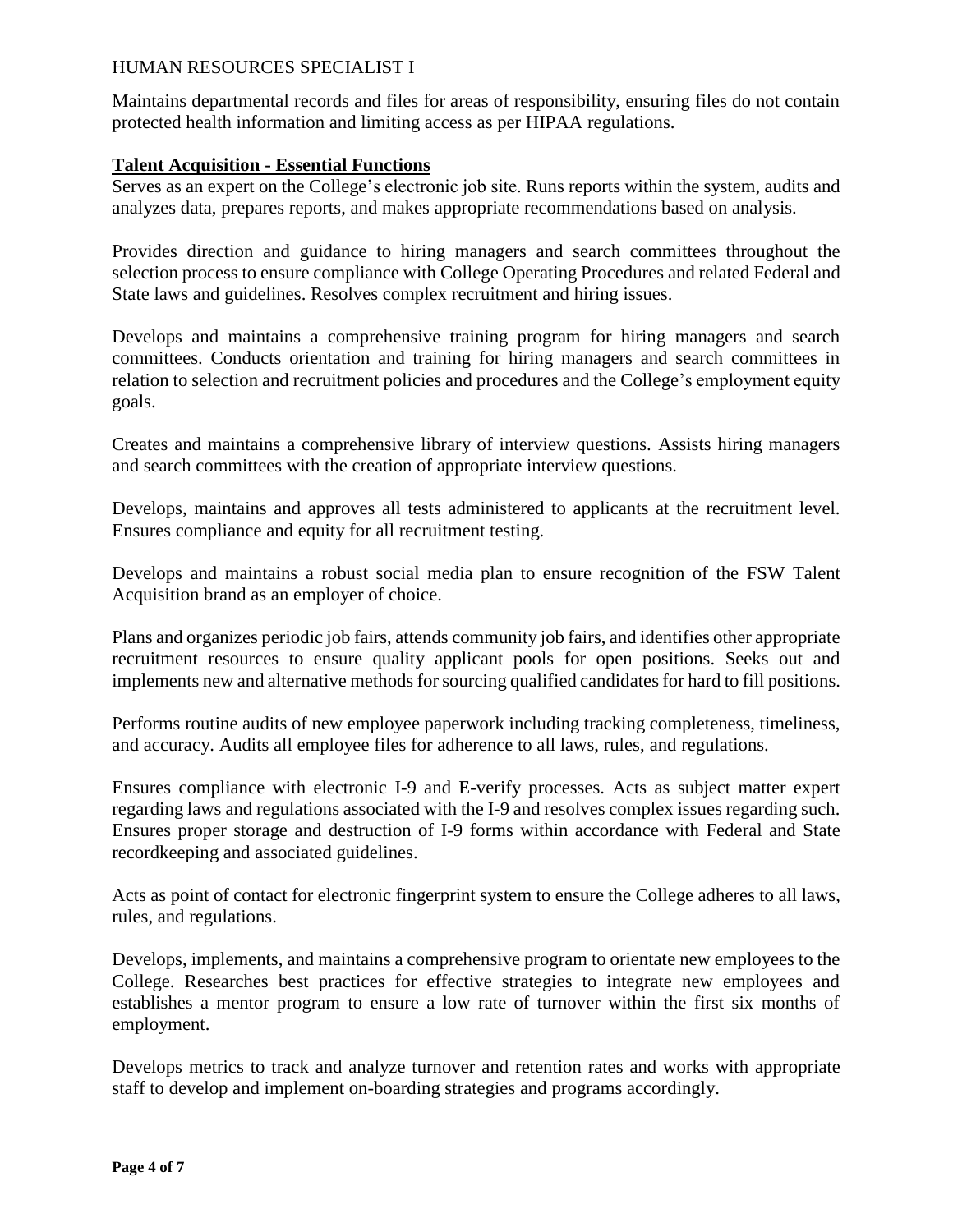Maintains departmental records and files for areas of responsibility, ensuring files do not contain protected health information and limiting access as per HIPAA regulations. (PHI) – Partial Access.

## **Classification and Compensation - Essential Functions**

Performs desk audits to ensure current job descriptions are accurate. Collaborates with department heads and employees to create clear and appropriate job descriptions including specific tasks, qualifications, and physical/environmental/mental conditions for positions within the College. Researches and recommends employment classifications and FLSA status. Performs regular audits of employee classifications and positions to ensure compliance with current Federal and State laws and guidelines. Recommends appropriate changes.

Manages Banner position control for the College in conjunction with the budget office. Builds and maintains salary structure, position class, and position numbers in Banner. Ensures accuracy and consistency of all position control functions within Banner.

Provides guidance to departments regarding personnel transactions involving pay adjustments, classification changes, and other personnel status changes; ensures position data is correctly entered into the Banner system and completes periodic audits to correct discrepancies.

Conducts complex and comprehensive market salary surveys and analyzes data in comparison to College compensation plan. Acts as lead and contact for College-wide salary survey conducted by third party including, but not limited to, RFP process, development, implementation, training, communications, budget, etc.

Implements salary adjustments and other special increases as a result of market adjustments, compensation studies, or other programs. Prepares and presents employee informational sessions regarding market adjustments, compensations studies, etc. as directed.

Researches best practices for classification and compensation and recommends revisions to current practice including, but not limited to, job description templates, salary schedules, organizational management, etc.

Maintains departmental records and files for areas of responsibility, ensuring files do not contain protected health information and limiting access as per HIPAA regulations. (PHI) – Partial Access.

## **For all areas:**

Other related duties as assigned.

These essential job functions are not to be construed as a complete statement of all duties performed; employees will be required to perform other job related duties as required. An employee with a disability is encouraged to contact the Human Resources Office to evaluate the job in greater detail in order to determine if she/he can safely perform the essential functions of this job with or without reasonable accommodation.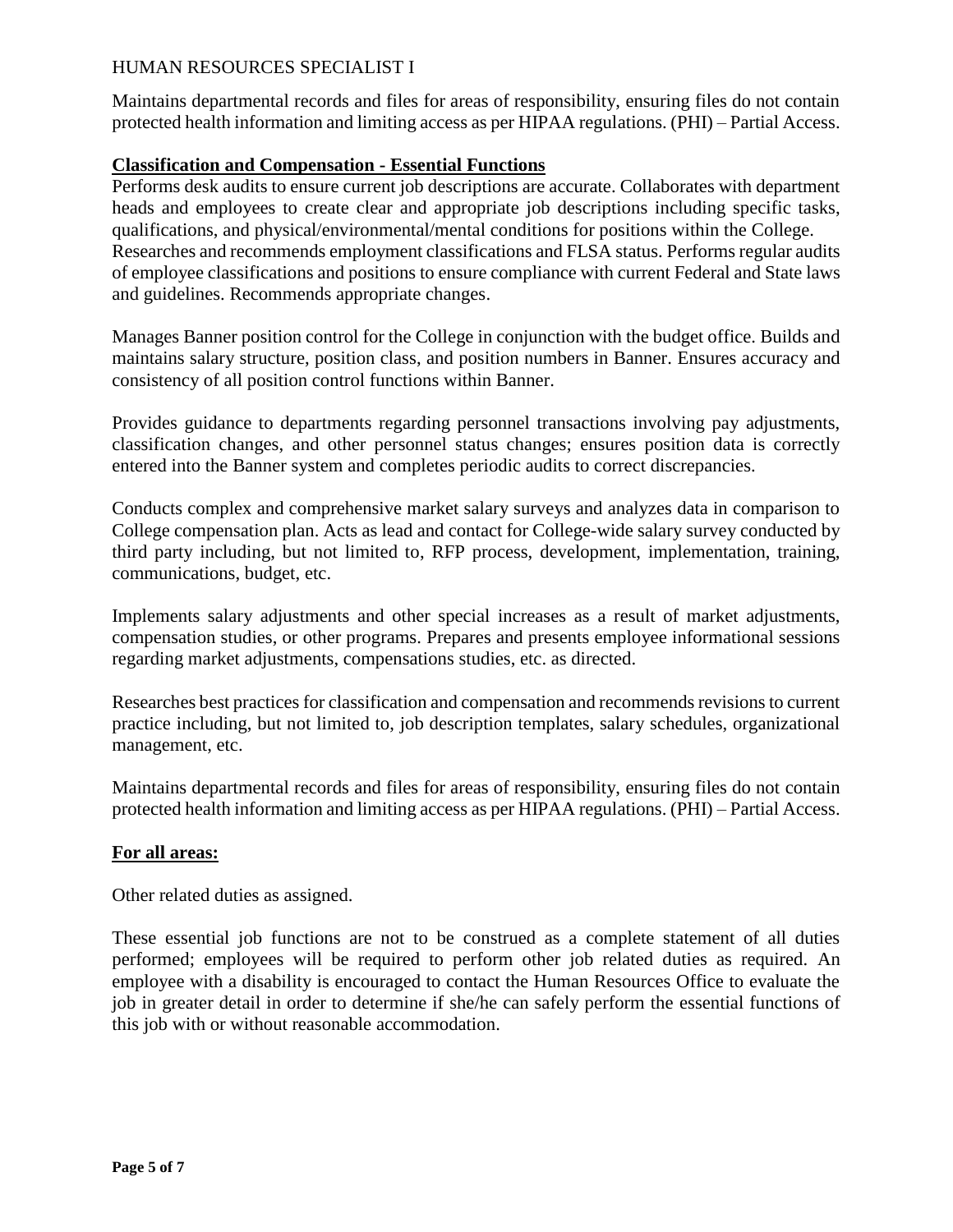### **Knowledge, Skills and Abilities**

#### **Minimum Qualifications**

Bachelor's degree from a regionally accredited institution of higher education.

Two (2) years of related full-time professional work experience. Appropriate combination of education and experience may be substituted.

Working knowledge of one or more personnel functions: affirmative action/equal employment opportunity programs, benefits administration, classification, compensation, job analysis, recruitment/selection, and/or training.

Demonstrated ability to maintain confidentiality.

Ability to travel independently to other locations for College business.

Demonstrated experience using a personal computer, office software such as MS Office (MS Word, MS Excel and MS PowerPoint) and electronic mail.

Demonstrated ability to:

- Think critically and creatively, have a high standard of integrity, and be motivated to incorporate best practices into the organizational culture.
- Exhibit a thorough knowledge of policies, procedures, and outside regulations pertaining to the position.
- Possess a working knowledge of operational and fiscal analysis techniques.
- Take initiative and independently plan, organize, coordinate and perform work in various situations where numerous and diverse demands are involved.
- Anticipate, investigate, and analyze problems and address them proactively.
- Communicate effectively, both orally and in writing.
- Establish and maintain effective working relationships with faculty, staff, students and the public.
- Work in a fast-paced, demanding environment.
- Work independently and follow through on assignments.
- Exhibit solid organizational skills and be detail oriented.
- Work with a variety of constituencies and be willing to contribute to a team effort.
- Exercise discretion and good judgment at all times and in all contexts and maintain confidentiality.
- Work effectively with all constituencies of the College.
- Collect, organize, analyze and present information in a meaningful manner.
- Collaborate and be effective working with diverse populations.

## **Critical Skills/Expertise**

All employees are expected to:

• Promote a common purpose consistent with stated College goals and demonstrate a commitment to students and the learning environment.